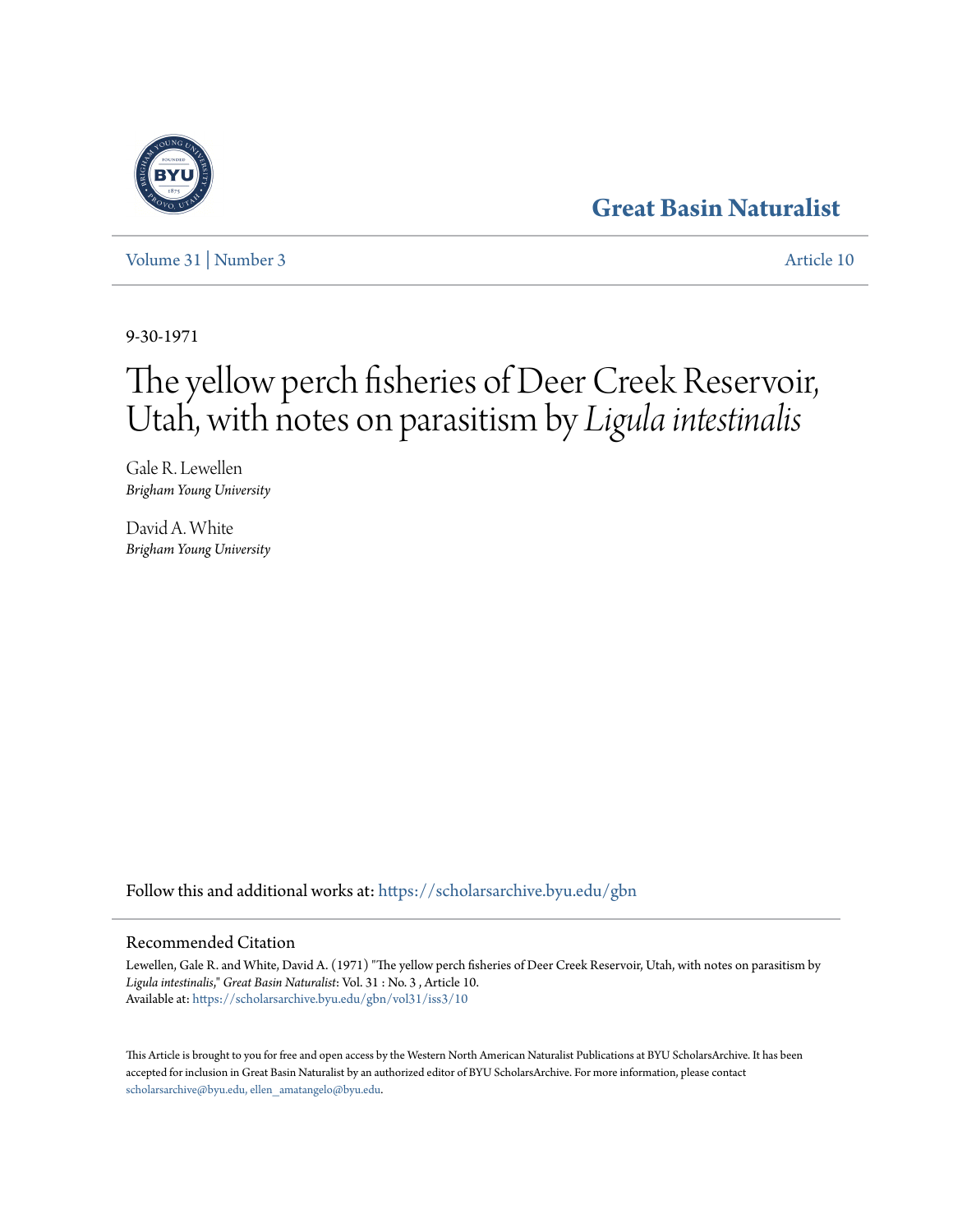### THE YELLOW PERCH FISHERIES OF DEER CREEK RESERVOIR, UTAH, WITH NOTES ON PARASITISM BY LIGULA 1NTESTINAL1S

#### Gale B. Lewellen<sup>1</sup> and David A. White<sup>1</sup>

Deer Creek Reservoir is a major sport fisheries area in north central Utah. A deep, cold, and moderately productive reservoir, Deer Creek should provide a fine environment for fisheries development. However, fish management problems are complicated by an abundance of small, mature yellow perch (Perca flavescens). This study provides an analysis on the utilization and condition of Deer Creek perch.

The dam, located along the Provo River <sup>16</sup> km southwest of Heber, Utah, supplies culinary and irrigation water for 18 municipalities and communities of north central Utah. With a maximum surface of <sup>2680</sup> acres, the reservoir has <sup>a</sup> capacity of 152,564 acre feet of water.

As is typical of many temperate zone reservoirs, Deer Creek experiences spring and fall overturn and is chemically and thermally stratified during summer months. Dissolved oxygen content remains high (8-11 mg/l) in the epilimnion, and total hardness ranges from 170-222 mg/1.

At present the reservoir sustains a community of 10 species of fish (see Table 1). All but the rainbow trout and kokanee have natural reproduction in the reservoir habitat. Only the mountain whitefish, Utah sucker, and Utah chub were original inhabitants of this region of the Great Basin.

#### **METHODS**

Data on perch utilization were gained through use of a creel census from <sup>13</sup> May to <sup>15</sup> September 1968. Interviews were taken three days a week, alternating days in order to effectively cover each day of the week. Boat and shore fishermen from all sections of the reservoir were included in the census.

Specimens were collected using four techniques: those supplied by creel census information, experimental gill net, shocking, and seine. This combination was used in order to reduce bias of any one method and to insure capture of smaller fish.

Standard and total length measurements were determined to the nearest millimeter for each specimen. Weight in grams was taken from a spring scale, adapted for field use. All fish scale samples were removed from the anterior right side, both above and below the lateral line. Cellulose acetate impressions were made from the scales and analyzed according to year class.

<sup>•</sup>Department of Zoology, Brigham Young University, Provo, Utah 84601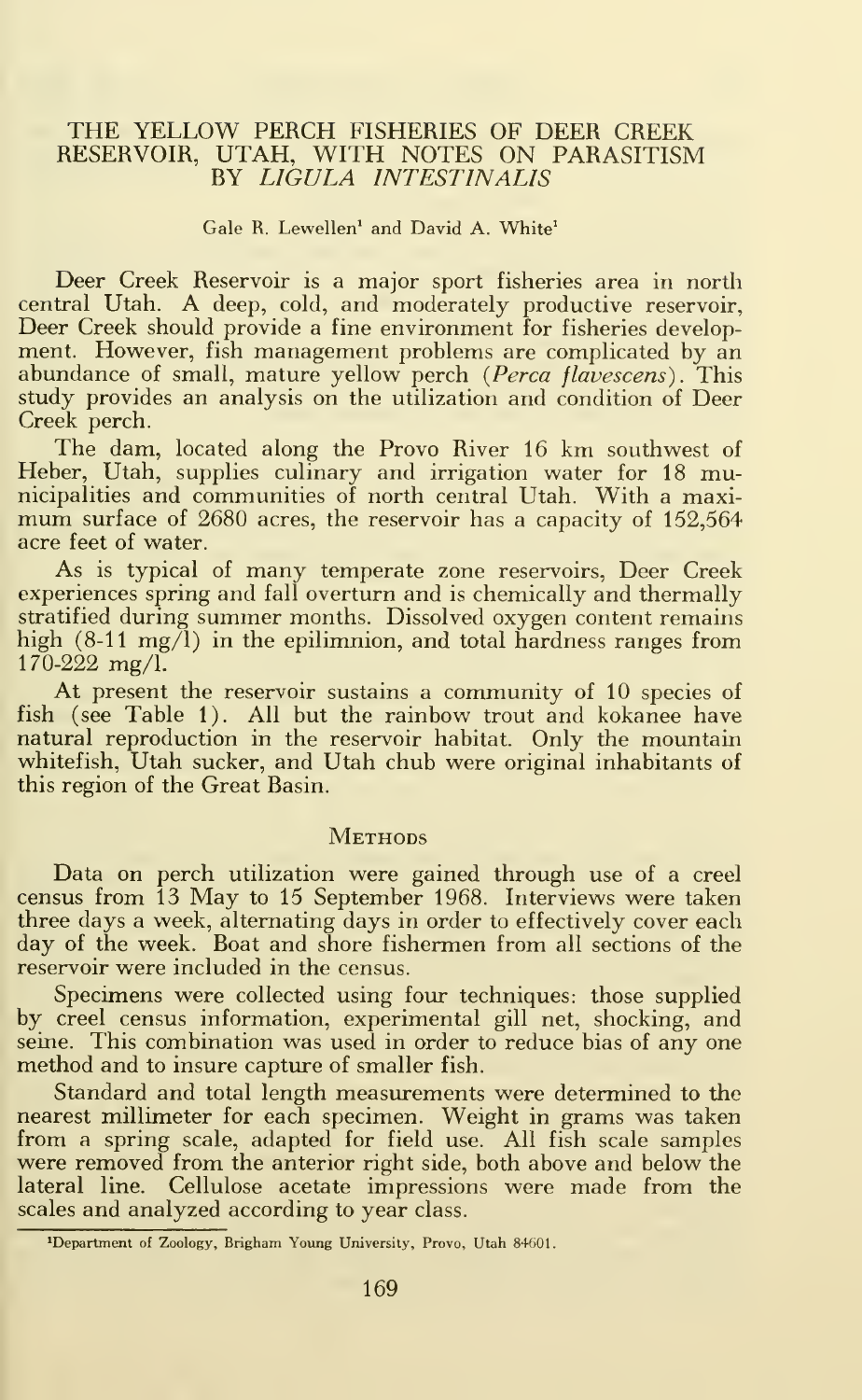TABLE 1. Common and scientific names for all species of fish collected from Deer Creek Reservoir, Utah, 1968.

Perca flavescens Mitchill (yellow perch) *Micropterus salmoides* Lacepede (largemouth bass) Onchorhynchus nerka Walbaum (kokanee salmon) Cyprinus carpio Linnaeus (carp) Lepomis cyanellus Rafinesque (green sunfish) Gila atraris Girard (Utah chub) Salmo trutta Linnaeus (brown trout) Prososopium williamsoni Girard (mountain whitefish) Catostimus ardens Jordan and Gilbert (Utah sucker) Salmo gaindnerii Richardson (rainbow trout)

Perch stomachs were placed in individual cotton bags and stored in 10% formalin solution. A volumetric displacement analysis for food types was utilized and organismal recognition made under a dissecting microscope. The number of parasitic tapeworm larvae was recorded from the coelom of each fish.

#### **RESULTS**

#### Utilization by Fishermen

Since there is no bag or possession limit on yellow perch in Utah, the fisherman can, without penalty, catch and discard as many perch as he wishes. Procedures for discarding fish are well outlined by the reservoir managers; however, violation of the rules is common and has resulted in a considerable shore pollution problem.

Of the 5288 fishermen interviewed during the standard creel census, 13 May through 15 September,  $699$   $(13.2%)$  utilized the perch for sport and food. The average hourly catch was 2.0 perch per fisherman. Although this would indicate good fishing, the small ness of the adult perch, averaging <sup>173</sup> mm (6.8 inches) in length, reflects a poor-quality fishery. Of all fish taken home by anglers during the summer of 1968, the yellow perch accounted for  $39.4\%$ of the total catch. This high percentage of the catch is due to a minority of the fishermen's (13.2%) taking full advantage of no limitations on bag or possession limits. It was estimated that 35,249 perch were caught and utilized by Deer Creek fishermen during the initial 18-week period.

A weekend creel census taken weekly from 16 September through 24 November shows that perch accounted for 55.9% of the total catch. This adds an additional harvest of 8240 yellow perch.

Weekly fluctuations in catch per hour and percentage of total catch were plotted for the standardized creel census of May through September. The poorest fishing existed in the latter part of May and the first half of July. The decrease in May can be explained by observations of spawning activity among the perch, and to an increase in trout landings owing to heavy plantings of rainbow trout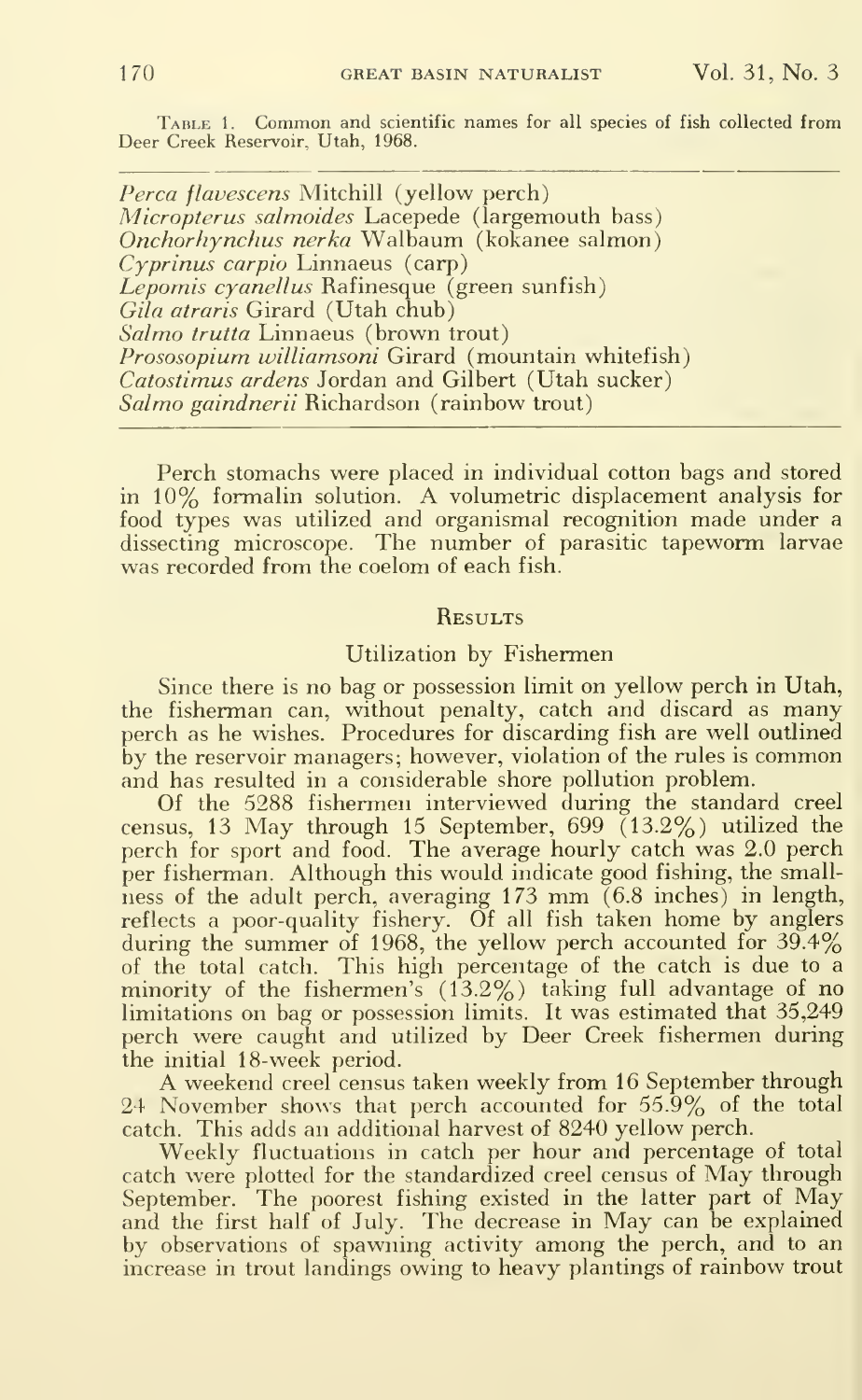by the Utah State Department of Fish and Game. The July slump in perch fishing has not been explained.

#### Stomach Analysis

The percentage analysis of food types by mass in Table 2 is based on the contents found in 193 perch stomachs. Organisms in the stomach contents of 0- and <sup>1</sup> -year-class fish were difficult to recognize. Most were empty; however, of the  $0$  class fish all recognizable material was zooplankton. A heavy dominance of zooplankton mixed with some algae was found in <sup>1</sup> -year-class fish. Pycha, Lloyd, and Smith (1954) indicate that perch up to <sup>40</sup> mm in length feed almost exclusively on macroplankton if it is available. The most recent planktonic study on Deer Creek Reservoir (Merkley, 1966) shows that the macro zooplankters *Daphnia* and *Cyclopa* are abundant throughout the reservoir. McDonald (1962) examined the stomach contents of 37 perch from Deer Creek and found Daphnia as the dominant food item.

Much of the zooplankton recovered from all age groups of perch during the present study period were either Daphnia or Cyclopa. It appears that all perch utilize the heavy concentrations of zoo plankton present in the reservoir. In addition, the older fish feed on a wider variety of food types and less on zooplankton. Of the mature 3- and 4-year-class fish, a substantial percentage of the diet by volume  $(16.1\%)$  is fish and large invertebrate material. Few of the fish were recognizable to species; those that could be identified were all perch. This type of cannibalism is often a sign of overpopulation and stunting (Eschmeyer, 1936).

#### Age and Size

Age, total length, standard length, weight, and condition factors were recorded for 535 yellow perch during the summer of 1968. Table 3 gives the number of fish caught per year class for each collecting technique. Collections were made from all areas of the reservoir, and no attempt was made to compare one section of the reservoir with another. Perch tend to migrate considerable distances in a large reservoir (Hasler and Burdach, 1949), and it was felt that

|                                                                          | TABLE 2. A volume percentage analysis of food types by mass for each year |
|--------------------------------------------------------------------------|---------------------------------------------------------------------------|
| class of yellow perch collected during 1968, Deer Creek Reservoir, Utah. |                                                                           |

| Year<br>Class  | Z <sub>00</sub><br>Plankton | Algae      | Fish          | Insects              | <b>Molluscs</b>          | Unrecog-<br>nizable |
|----------------|-----------------------------|------------|---------------|----------------------|--------------------------|---------------------|
| $\Omega$       | 99.0                        | $\sim$ $-$ | $\frac{1}{2}$ | $\blacksquare$       | $\sim$ $\sim$            | 1.0                 |
|                | 80.0                        | 9.0        | $\sim$ $-$    | $\ddot{\phantom{1}}$ | $\ddotsc$                | 11.0                |
| $\overline{2}$ | 83.3                        | 8.3        | 8.3           | $\overline{a}$       | $\frac{1}{2}$            | $\cdots$            |
| 3              | 58.2                        | 0.9        | 40.0          | 0.9                  | $\overline{\phantom{a}}$ | $\cdots$            |
| 4              | 60.2                        | 4.8        | 24.1          | 1.2                  | 9.6                      | $\sim$              |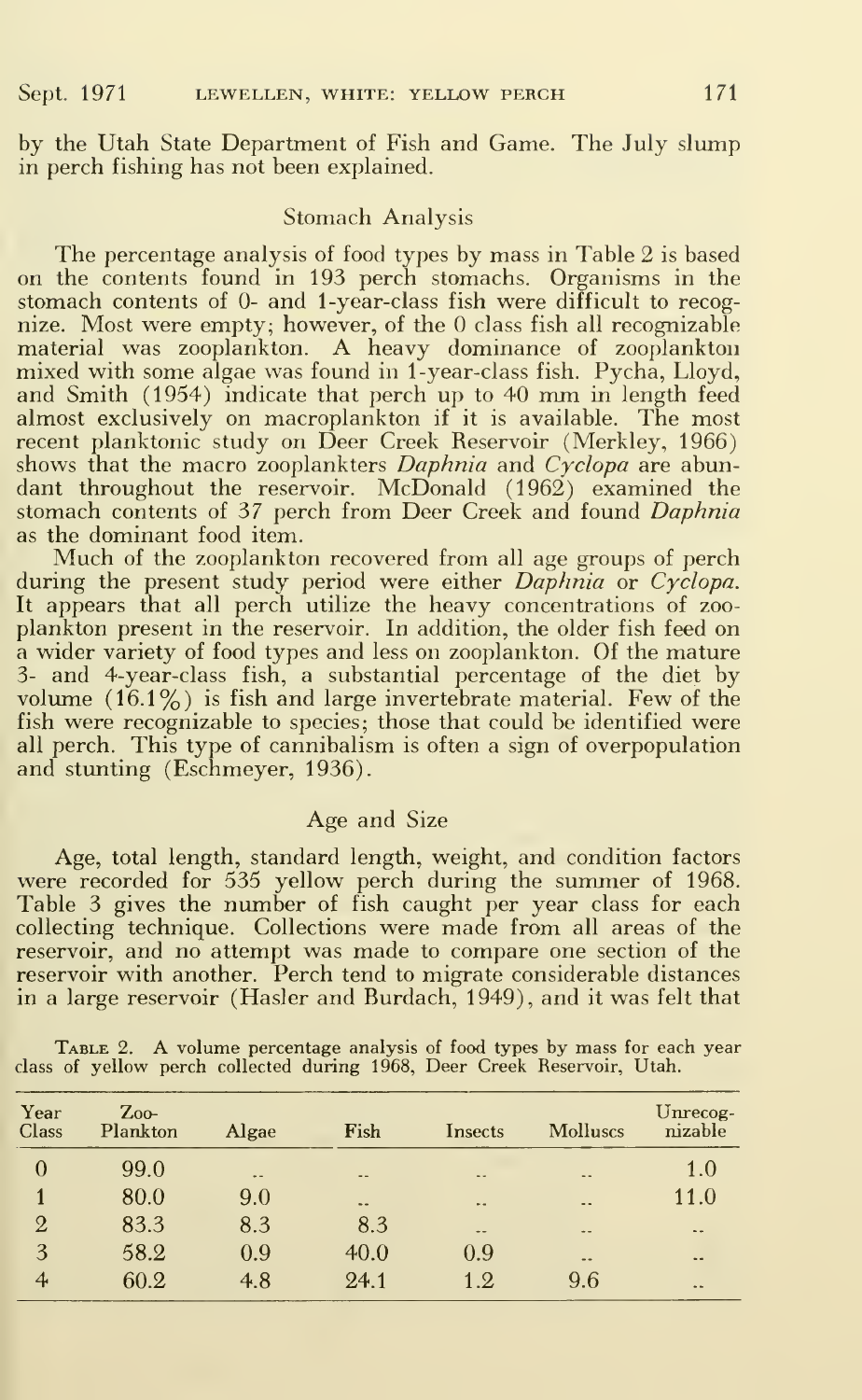| Year Class    | $\Box$           |          |                | 3   | 4   | 5         | $\mathrm{Un}$ -<br>known |
|---------------|------------------|----------|----------------|-----|-----|-----------|--------------------------|
| Seine         | 29               |          | 3              |     | 5   |           |                          |
| Gill nets     | $\left( \right)$ | $\theta$ | 17             | 198 | 88  | 9.        | 7                        |
| Shocking      | 20               | 57       | 22             | 15  | 5   | $\theta$  | 10                       |
| Hook and line | $\cup$           | $\theta$ | $\overline{4}$ | 33  | 9.  | $\bigcap$ | 9                        |
| All methods   | 49               | 58       | 46             | 253 | 100 | 3         | 26                       |

TABLE 3. The number and age of yellow perch caught by four collecting techniques, 1968.

overlapping during the three months' collection period would make correlations meaningless. Seine and shocking techniques were necessary for collecting 0- and 1-year-class fish. Gill net and hook and line information were selected for the older and larger fish.

Although perch can live up to 10 years or more (Sigler and Miller,  $1963$ ), fish collected in this study did not exceed 5 years in age. But observations of large perch near the dam on 9 June and 11 June might indicate that older fish do exist in the reservoir.<br>Several gill nets were set in this area but none of the larger fish were caught.

The mean for each parameter measured on the 535 individual perch is given by year class in Table 4.

The coefficient of condition, designated as K (Lagler, 1956) is based on the formula:  $K = W 10<sup>5</sup>$  where  $W =$  weight in grams  $\overline{13}$ 

and  $L =$  standard length in millimeters. Condition is a measure of the relative plumpness of a fish to its body form. The weights of 0-class fish were not taken and the condition factors were not computed. The two-year-old fish had a K factor of 2.20 and represented the year class in best condition. The 1-year-class fish were growing rapidly in length and the K-factor was generally low (1.76). Standard length, total length, and weight increased rapidly from year class 0 through 2. Increases within mature fish classes 2 through 5 were less significant.

TABLE 4. Means obtained for each year class as to length, weight, and coefficient of condition on 535 yellow perch, 1968.

| Age            | <b>Mean</b><br>St. Length | Mean<br><b>Total Length</b> | Mean<br>Weight       | Mean<br>K Factor |
|----------------|---------------------------|-----------------------------|----------------------|------------------|
| $\overline{0}$ | $49.4$ mm                 | $60.6$ mm                   | $\ddot{\phantom{a}}$ | $\sim$ $\sim$    |
| $\mathbf{1}$   | $85.6$ mm                 | $102.4$ mm                  | 11.7 g               | 1.76             |
| $\overline{2}$ | 134.2 mm                  | $158.7$ mm                  | 54.8 g               | 2.20             |
| 3              | $173.0$ mm                | $204.9$ mm                  | $109.6$ g            | 2.11             |
| $\overline{4}$ | 181.4 mm                  | $214.4 \text{ mm}$          | 117.9 g              | 1.97             |
| $\mathbf{5}$   | $185.6$ mm                | $219.0$ mm                  | 121.7 g              | 1.92             |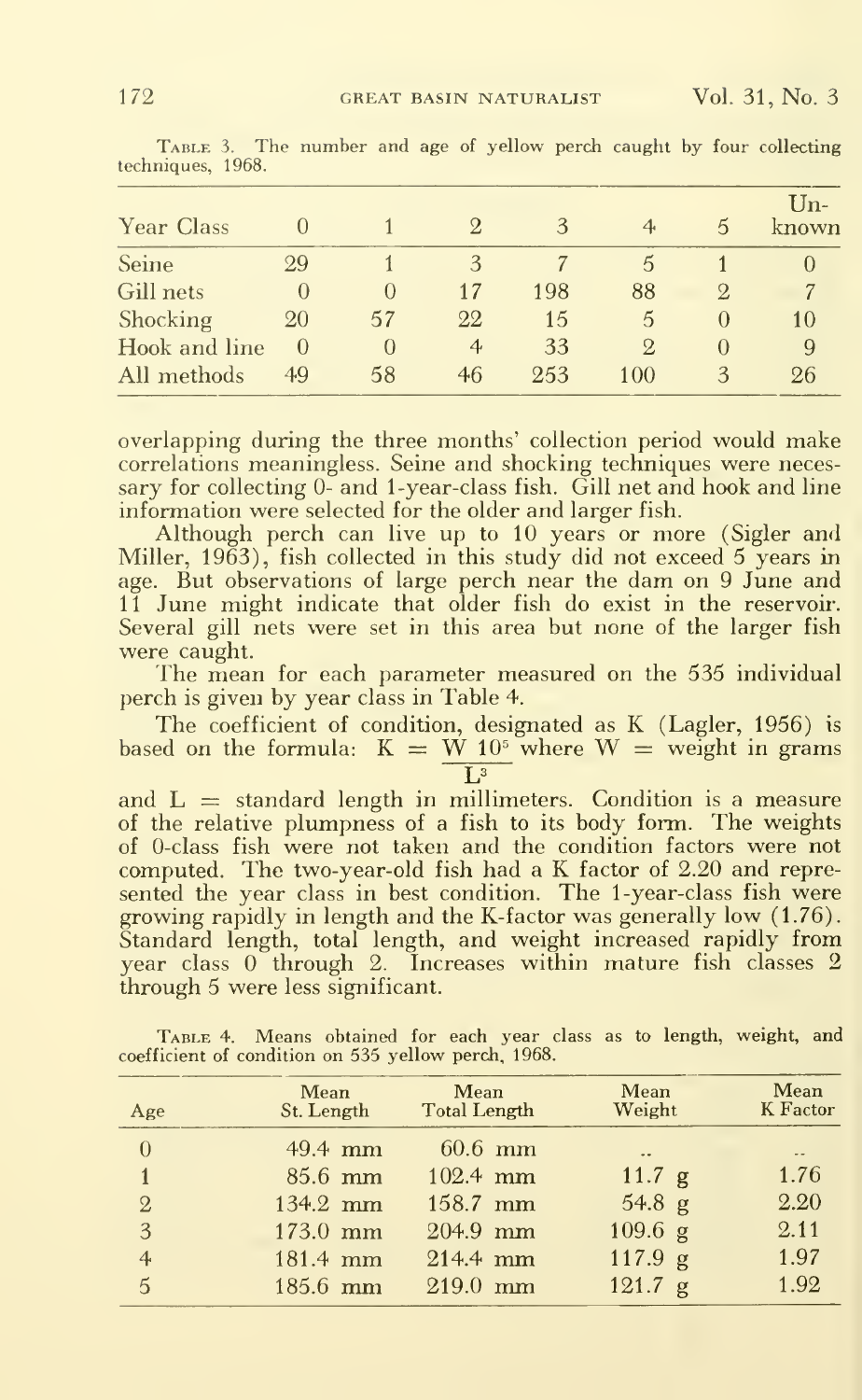Wide variations in size occurred within each year class of the perch population. This is true for all parameters, including standard length and weight. Eschmeyer (1936) suggests that this is another characteristic of a stunted population. There is some evidence sug gesting that <sup>a</sup> segment of the perch population may be spawning late in the fall. If true, this could account for some of the wide variations, particularly K-factors for the 1-year-class fish. Pitt (1955) found several Deer Creek perch in spawning condition in late September 1955. This same phenomena have been recorded for other species of fish found in western reservoirs. Johnson (1968) reported second spawnings by the threadfin shad in several Arizona reservoirs. On <sup>11</sup> September 1968, 24 yellow perch were dissected; each had well-developed gonads. This correlates closely with Pitt's observations in late September of 1955. Two additional trips were made later to look for egg deposits, but none were observed.

We believe that the heavy population of perch, some dual spawning, and the largeness of the reservoir habitat all contribute to the extreme variations in length, weight, and condition of the perch.

The size and age information taken during this study is particularly important when compared to a study by Pitt  $(1955)$  on Deer Creek Reservoir perch. Pitt took standard length, weight, and figured K-factors for 854 yellow perch. Although he did not collect fish of O-year-class nor record weights for <sup>1</sup> -year-class fish, correlations can be made on the other parameters for age classes 1 through 4 years. So few 5-year-class fish were collected during either study that valid conclusions cannot be made. It might be noted that Pitt found a limited number of 6-year-class fish during his study.

Comparing the combined age classes in 1955 with those of 1968, there has been a 14.6% increase in weight for those fish in the 1968 study. This increase was greatest in the 3- and 4-year-class fish. The larger size of the older fish might be due to increased predation on the perch by largemouth bass, whose population has increased substantially in the past 10 years (Lewellen, 1969). Bardoch (1949) reported that a similar situation in Lake Mendota, Wisconsin, was partially responsible for the improved fishing and increased size of the older yellow perch. Le Cren (1958) carried out a similar study on Lake Windermere, England, for 22 years. His conclusions were that heavy fish density has little or no effect upon growth of young, immature perch but that it is a major factor in contributing to stunting of size in the mature yellow perch. Since young fish are not affected by fish density, it is not surprising to note that the 1-yearclass fish from <sup>1955</sup> are larger than those collected in 1968. A contributing factor for this difference is partially explained on the basis of parasitism changes on the perch population in the past 13 years (see Table 5).

## Parasitism by Ligula intestinalis

To determine the effect of the pleuroceroid larva of the tapeworm *Ligula intestinalis* in yellow perch was the purpose of Pitt's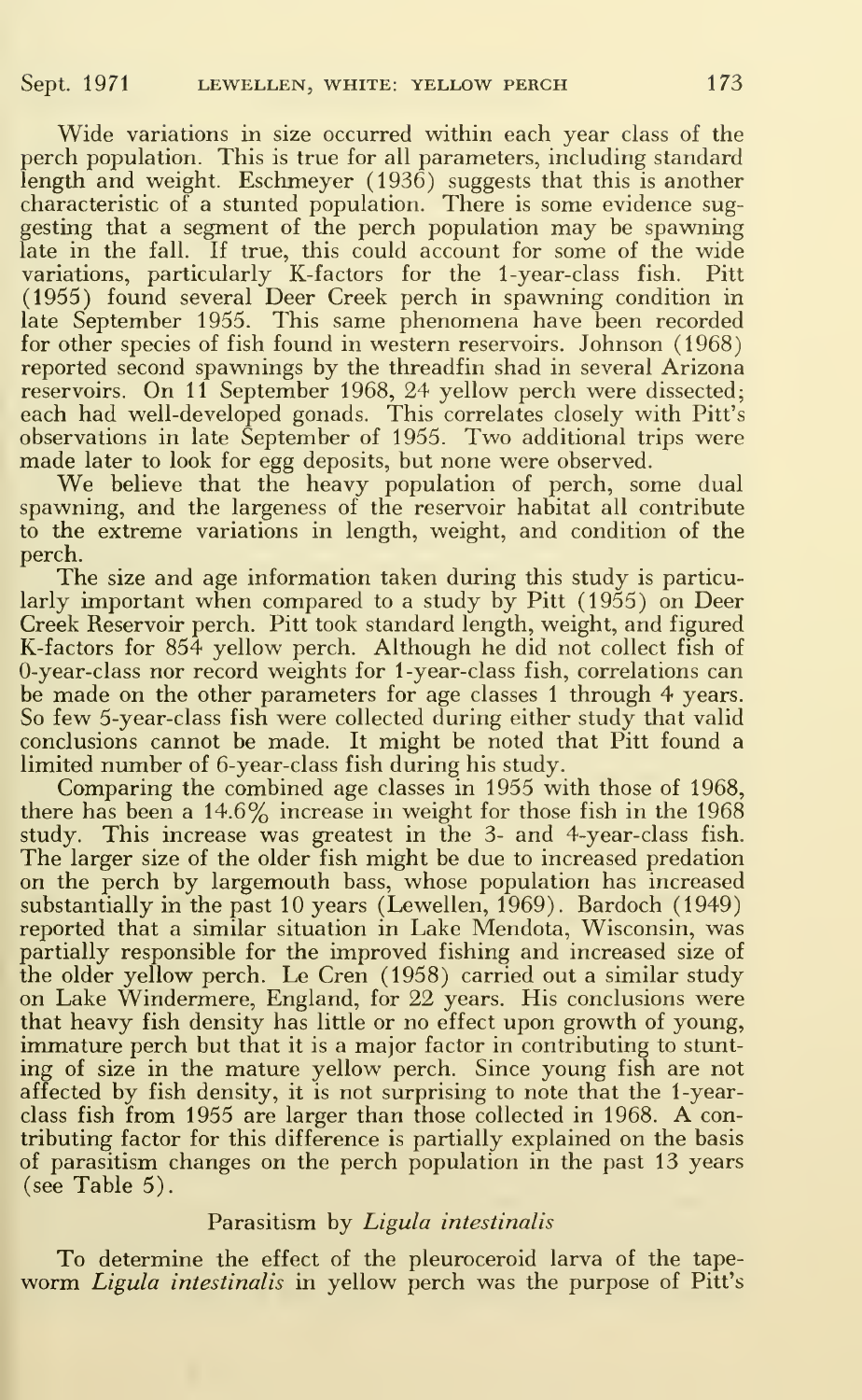| ________<br>Age |     | -             |      |      |  |
|-----------------|-----|---------------|------|------|--|
| $1955^1$        | 1.3 | $7.2^{\circ}$ | 19.0 | 25.6 |  |
| $1968^2$        |     | 13.6          | 2.8  | 3.2  |  |

TABLE 5. Percentage of fish parasitized per year class. Deer Creek Reservoir, 1955 and 1968.

<sup>1</sup>Pitt (1955) <sup>2</sup>Present study.

Deer Creek study in 1955. A comparison of perch checked during the present study might be helpful in determining any changes in quality or quantity of parasitism since 1955.

Ligula intestinalis is distributed throughout the world and its life history is well known (Wardle and McLead, 1952). The adult tapeworms have been found in at least 40 species of birds and mammals (Dogiel and Petrushevsk, 1958).

Pitt (1955) found that the California gull, the most abundant waterfowl on Deer Creek Reservoir, was the major definitive host. The tapeworm eggs, found within the feces of gulls, are deposited in Deer Creek waters and there ingested by the invertebrate fauna. Copepods, such as *Cyclops strenuus*, ingest the eggs and are capable of providing the environment for development of the procercoid larvae (Dogiel and Petrushevsk, 1958). Not only are copepods abundant in Deer Creek Reservoir (Merkley, 1966), but they constitute a large percentage of the zooplankton found within the stomachs checked in the present study. When the fish feeds upon the copepod, the pleurocercoid larva is able to develop. The yellow perch has been shown to be an effective host by many studies, including Pitt (1955) and Wardle and McLead (1952). The cycle is continued when the gull feeds upon infected perch and the pleurocercoid larvae can develop into egg-laying adults.

A total of 248 perch of all age classes were inspected for occurrence of tapeworm larvae. A total of 14.5% of the fish examined were infected. Pitt's study showed an overall occurrence of 15.0%, nearly the same as the present study. However, changes in parasitism per year class may exist when comparing 1955 and 1968 data.

To compare studies it is necessary to eliminate year classes 0 and 5 for lack of information. It might be noted that parasitism, even though limited, did occur in the 0- and 5-year classes in the present study. Table 5 shows the percentage of parasitism per age class in the 1955 and 1968 perch. During the 1968 study the young fish, 1- and 2-year classes, were parasitized at a rate of  $25.6\%$ . The mature, 3- and 4-year-class fish were parasitized on an average of This difference could be due to variations in intermediate  $3.0\%$ . (copepod) host densities during the past few years. In reference to intermediate host densities, it has been shown by Dogiel and Petrushevsk (1958) that only about 2% of all procercoid larvae ingested by fish will develop into the pleurocercoid stage. Pitt's 1955 data show that 4.2% of the 1- and 2-year classes are parasitized,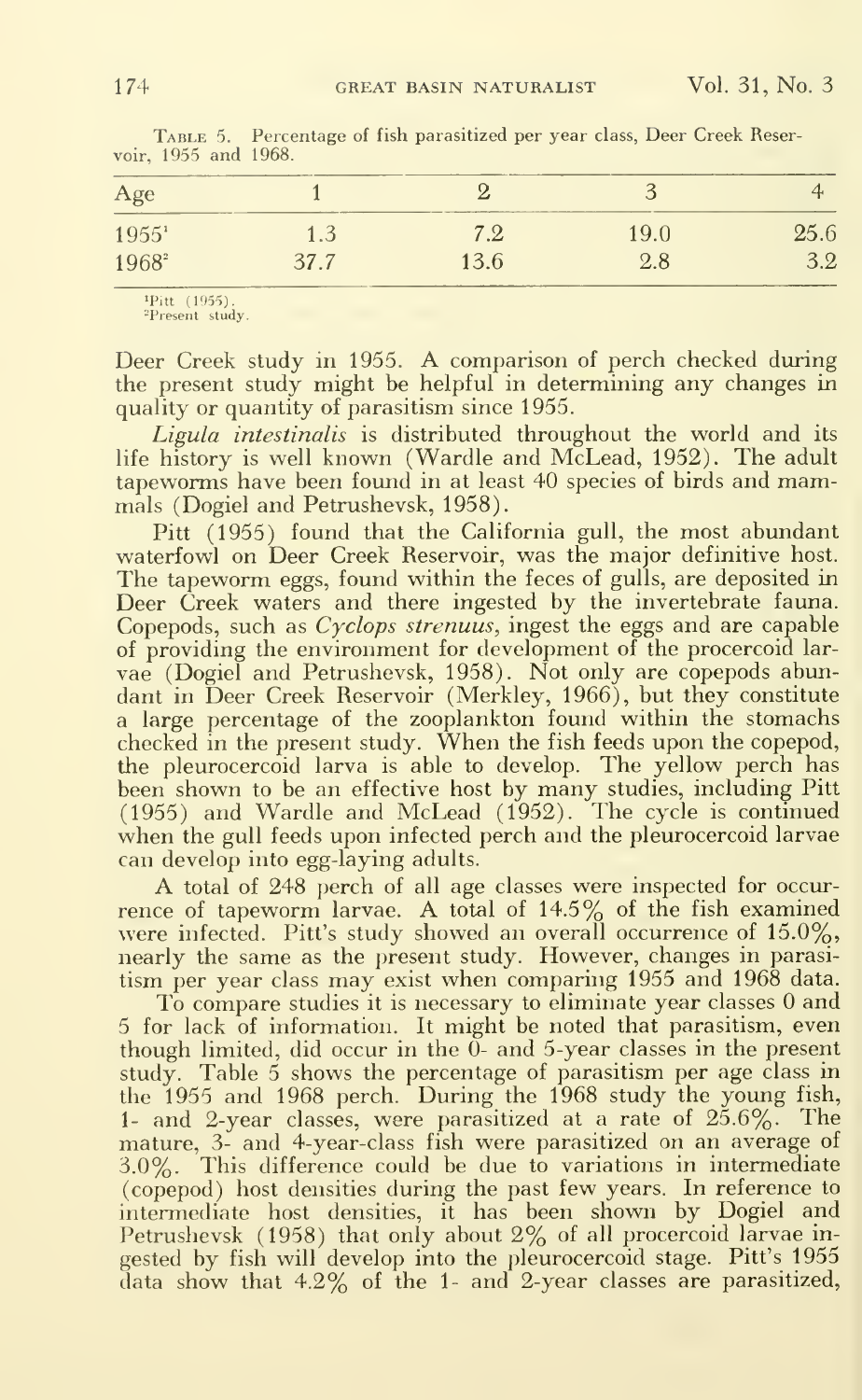while 22.3% of the 3- and 4-year classes are infected. He observed that the young fish in 1955 were feeding heavily on the abundant algae in the reservoir. It was during this period that algal growth was producing objectionable taste and odor in the water used for culinary purposes from Deer Creek Reservoir (Greenwood, per. comm.). Today the algal growth has been controlled and, as seen in the stomach analysis, all perch, particularly the young, were feeding primarily on copepods that were probable hosts of the larval tape-

Many factors influence growth of fish, and parasitism, or the lack of it, is of primary concern. Pitt's study shows a possible reversal of parasitism  $(22.3\%)$  on adult perch as compared to the present study (3.0%). The total effects on growth cannot be measured, but a comparison of 3-year-class fish for each study is helpful. The 3-year class is chosen because of the large number of fish examined for this age class. Unfortunately, the  $3$ -year-class fish in the 1968 study only contained a few parasitized individuals. Comparisons are made in an attempt to show a trend and not to claim a high level of statistical significance. Pitt found that 19% of his 338 3-yearclass perch were parasitized and that the year class as an average weighed 70.9 g and had a standard length of 147.5 mm. The author's 1968 studies show that 2.8% of the 253 perch were parasitized and the year class had an average weight of 109.7 g and stan dard length of 173.1 mm. Certainly reduced parasitism was <sup>a</sup> contributing factor to the increased size of the year class. This statement is further supported by comparing the mean size of mature fish parasitized to those of the same year class not parasitized. Considering the 3-year-class fish in the 1968 study, there was a 15.2% increase in standard length and a 39.5% increase in weight shown by the unparasitized fish.

Parasitized fish were collected from all areas of the reservoir. Pitt found the same pattern in 1955, basing his findings on the as sumption that perch migrate in large bodies of water and that the intermediate (copepod) hosts were found everywhere. One area of the reservoir not investigated by Pitt was Wallsburg Bay. This is an area of small sheltered bays, and the perch collected there during 1968 were heavily infested with the pleurocercoid larvae of L. intestinalis. In all,  $31.6\%$  of the infected perch collected during 1968 came from this area.

#### **DISCUSSION**

Evidence to suggest overcrowding and stunting was collected, but in comparing data from Pitt's study it is apparent that mature perch in 1968 were both larger and less frequently parasitized than those collected in 1955. Contributing factors, as to size differences, in clude a heavier predation on perch by the largemouth bass and to lack of tapeworm parasitism in adult perch.

Largemouth bass predation, having increased substantially since 1955, allows for less competition among surviving perch, thus result ing in increased individual growth. Unfortunately, the largemouth